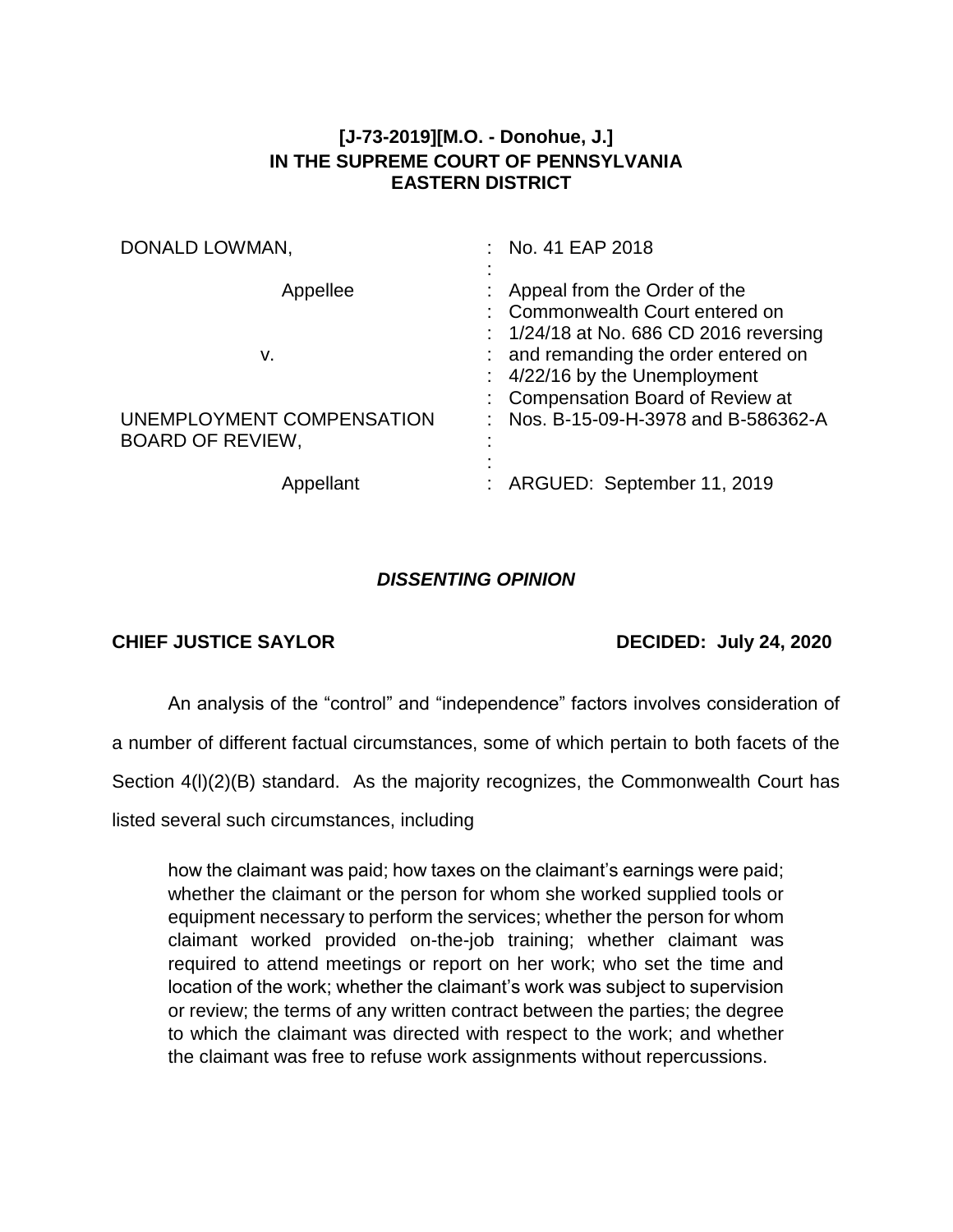*Stauffer v. UCBR*, 74 A.3d 398, 405 (Pa. Cmwlth. 2013), *cited in* Majority Opinion, *slip op*. at 42; *see also Razak v. Uber Techs., Inc.*, 951 F.3d 137, 145-46 (3d Cir. 2020).

In discussing these types of considerations, the majority, in my view, attributes substantial weight to those which suggest Appellee was subject to Uber's control, but does not assign sufficient import to those militating against such a finding. With regard to income taxes, for example, Uber gave Appellee an IRS 1099 form, which "reports miscellaneous income for individuals and entities that received payment of at least \$600 for *non-employee services* during a given calendar year." *Cooper v. Schoffstall*, 588 Pa. 505, 509 n.2, 905 A.2d 482, 485 n.2 (2006) (emphasis added). As well, Uber contributed only two items to Appellee's activities: access to the mobile application, and a physical Uber decal – the latter of which was supplied as needed for legal and/or regulatory compliance. *See In re Lowman*, Decision No. B-586362-A, Finding No. 6 (UCBR Apr. 22, 2016) ("Board Decision"); *see also* Software License and Online Services Agreement (last updated Nov. 10, 2014), ("Agreement"), at ¶2.4 (stating that, except as required by law, Uber lacked the right to require Appellee to display its name or logo, or wear a uniform containing its emblem).

Further, the Board found that Uber allowed Appellee to perform driving services independently or for its competitors such as Lyft. *See* Board Decision, Finding No. 14. Separately, the majority appears to treat the e-mail and text message exchanges, which contained guidance as to how drivers could maximize their driving experiences, as a form of training "in lieu of face-to-face encounters in brick and mortar meeting rooms." Majority Opinion, *slip op.* at 45. The Board, however, expressly found that "Uber did not train the claimant," adding that it only provided "guidance." Board Decision, Finding Nos. 3, 8.

I also find it salient that, although Uber mandated that Appellee fulfill ride requests at least once each month, *see* Agreement, at ¶2.1, one ride per month is a particularly

[J-73-2019][M.O. – Donohue, J.] - 2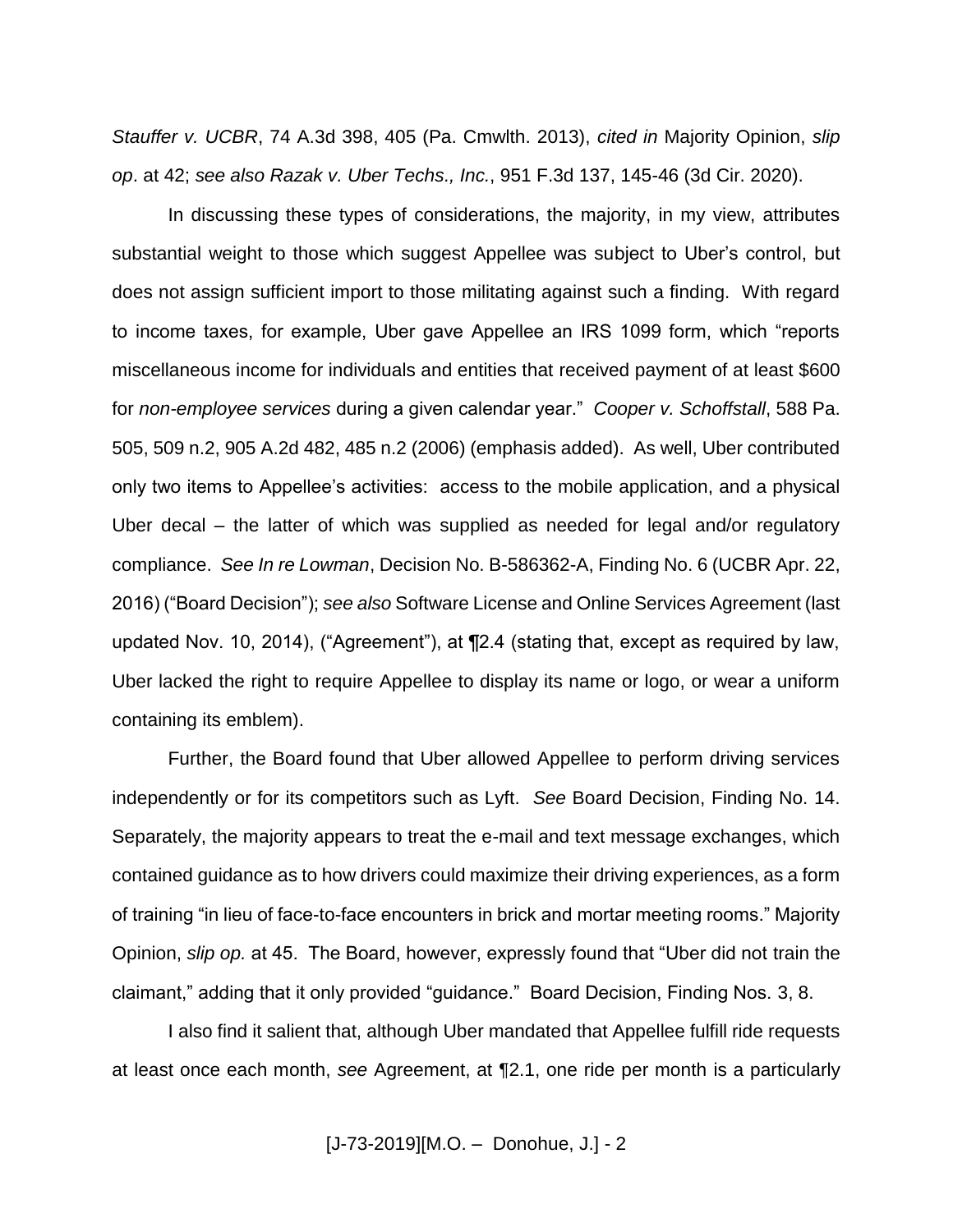lax requirement and, as such, does not seem consistent with anything more than *de minimus* control by Uber. Just as important, Appellee had the flexibility to choose which days or hours he wanted to work, and he was free to accept or decline any specific ride request. While the majority suggests this right may have been "illusory," Majority Opinion, *slip op.* at 49, the Board, as the ultimate fact-finder, *see Peak v. UCBR*, 509 Pa. 267, 276, 501 A.2d 1383, 1388 (1985), determined otherwise. *See* Board Decision, Finding No. 7 (concluding Appellee "was able to accept and refuse assignments through Uber's mobile phone application"). Because the Board's finding, which is supported by the terms of the Agreement, is binding on this Court, *see Taylor v. UCBR*, 474 Pa. 351, 355, 378 A.2d 829, 831 (1977) (observing that, in an unemployment compensation dispute, findings by the Board are conclusive so long as they are supported by substantial record evidence), I believe it is beyond our present appellate function to re-weigh the evidence and arrive at a contrary determination along the lines of that articulated by the majority.

By contrast, I would assign little if any weight to Appellee's assertion, during the hearing before the referee, that he subjectively considered himself an employee. *See* Majority Opinion, *slip op*. at 46. Particularly as Appellee was seeking benefits, this type of self-serving statement says little about the actual employment relationship which existed at the time Appellee was performing Uber-related driving services. It is also unpersuasive in light of other factors such as the content of the Agreement, which states that Uber "does not, and shall not be deemed to, direct or control you generally or in your performance under this Agreement specifically, including in connection with your provision of Transportation Services," Agreement, at ¶2.4, and certain findings made by the Board – some of which have been noted above – such as that: Uber did not set Appellee's hours or train him; Appellee used his own vehicle and was not reimbursed for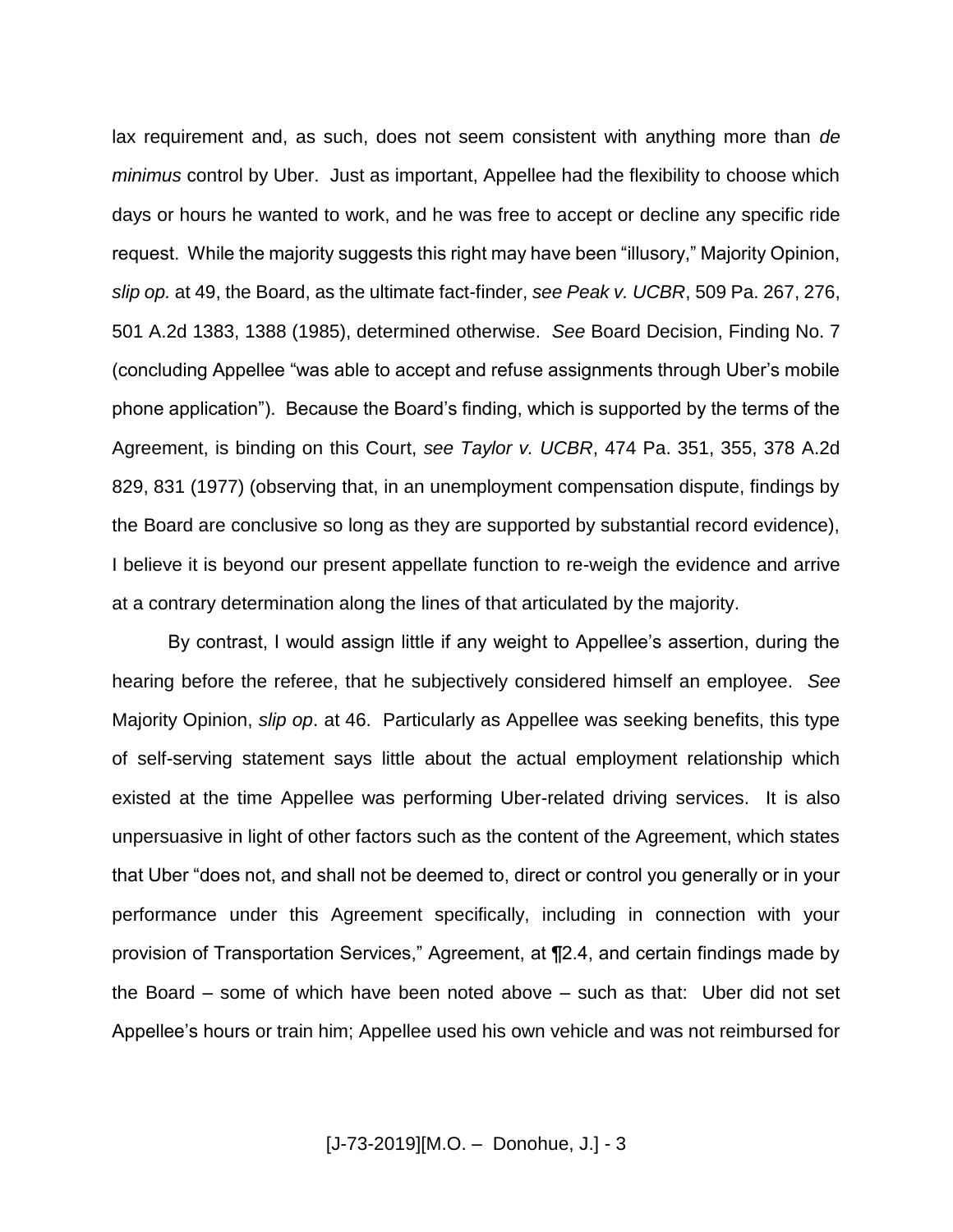mileage or fuel; and Appellee was allowed to drive for Uber's competitors. *See* Board Decision, Findings Nos. 3, 5, 9, 13, 14.<sup>1</sup>

Nor would I attribute significance to the fact that Appellee could not "deviate from the destination provided by the passenger when requesting the ride service from Uber." Majority Opinion, *slip op*. at 44. That circumstance is due to the nature of a ride request and has nothing to do with Uber's control over Appellee or lack thereof. Indeed, few customers ever hire a taxi or similar service simply to go on a ride with no fixed destination.

In terms of the independence factor, the majority emphasizes that an Uber customer would not have been able independently to seek out Appellee's services, and hence, Appellee's "ability to develop a separate relationship with clients was not existent." *Id.* at 47. But this shifts the focus from Appellant to the end user, as it speaks to what an Uber customer could do and says nothing about whether Appellee could, separately from Uber, sell his services to individuals who were not Uber customers. It does not, for example, negate that, as discussed, Appellee could offer his services through a competing platform or drive independently for non-Uber customers.

Finally, under the majority's reasoning, in considering multiple drivers working for Uber pursuant to identical contracts, some may be deemed Uber employees and others may be adjudicated as independent contractors, depending on their non-Uber activities. To my mind, this is an untenable result.

Accordingly, I would reverse the Commonwealth Court's order and reinstate the Board's determination that Appellee was an independent contractor for Uber. As such, I respectfully dissent.

 $\overline{a}$ 

<sup>&</sup>lt;sup>1</sup> In this regard, I am not aligned with the majority's suggestion that "what a claimant could do" or "could have done," is never relevant to the question of whether he or she was an employee. Majority Opinion, *slip op*. at 41.